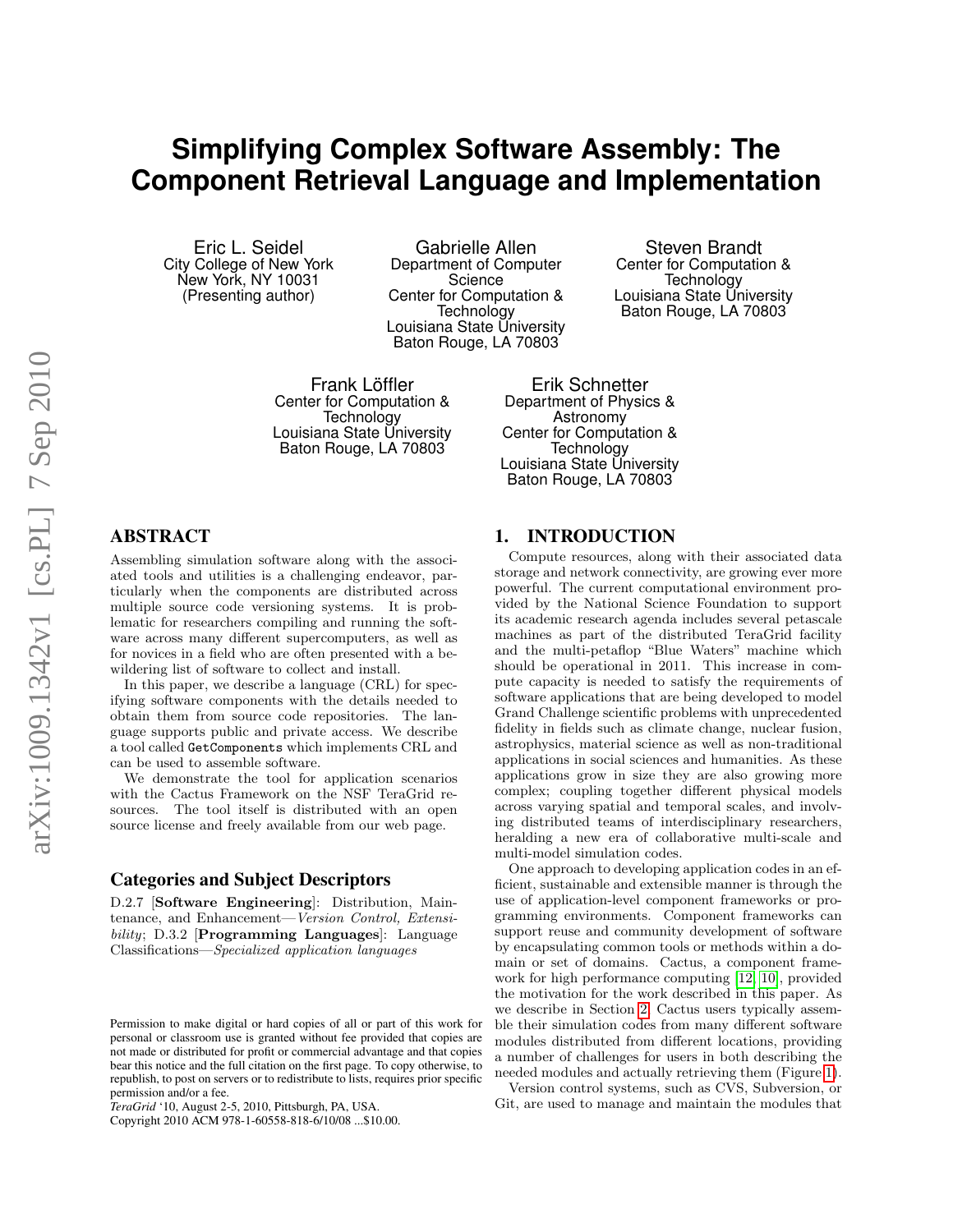<span id="page-1-1"></span>

Figure 1: Applications such as the Einstein Toolkit (Section [7\)](#page-4-0) built from component frameworks such as Cactus can involve assembling hundreds of modules from distributed, heterogeneous source code repositories.

make up these frameworks. Such systems track changes to the source code and allow developers to recover a stable version of their software, should an error be introduced. There are a large number of version control systems in use, and while some are relatively compatible (tools exist to convert a CVS repository to Subversion or Git), many are not.<sup>1</sup> This can create issues when users want to assemble, and then maintain, a component framework that includes modules from a variety of systems. A complex framework like Cactus would be very difficult to maintain without some way of automating the checkout/update process.

To address this issue in a general manner for complex code assembly for any application, we have designed a new language, the Component Retrieval Language (or CRL) that can be used to describe modules along with information needed for their retrieval from remote, centralized repositories. We have implemented a tool based on this language that is now being used by Cactus users for large scale code assembly.

This paper starts by describing the Cactus framework [2,](#page-1-0) which provides the motivation for the Component Retrieval Language. Then it describes related work in Section [3](#page-2-0) before detailing the design issues for the component retrieval language in Section [4.](#page-2-1) Section [5](#page-3-0) describes the grammar of the new component retrieval language, and Section [6](#page-3-1) discusses the GetComponents tool that has been written to implement this language. Section [7](#page-4-0) provides an example showcasing the use of GetComponents on the resources of the NSF TeraGrid for a community of Cactus users. Section [8](#page-5-0) describes planned future work in improving code assembly for complex software efforts in scientific computing before concluding in Section [9.](#page-6-0)

# <span id="page-1-0"></span>2. CACTUS EXAMPLE FOR DIS-TRIBUTED CODE ASSEMBLY

Cactus [\[12,](#page-7-0) [10\]](#page-7-1) is an open-source framework designed for the collaborative development of large scale simulation codes in science and engineering. Computational toolkits distributed with Cactus already provide a broad range of capabilities for solving initial value problems in a parallel environment. The Cactus Computational Toolkit includes modules for I/O, setting up coordinate systems, outer and symmetry boundary conditions, domain decomposition and message passing, standard reduction and interpolation operators, numerical methods such as method of lines, as well as tools for debugging, remote steering, and profiling. Cactus is supported and used on all the major NSF TeraGrid machines, as well as others outside the TeraGrid, and is included in the advanced tools development for the NSF Blue Waters facility.

Cactus is used by applications in areas including relativistic astrophysics, computational fluid dynamics, reservoir simulations, quantum gravity, coastal science and computer science. Cactus users assemble their codes from a variety of independent components (called thorns) which are typically developed and distributed from different source code repositories which are geographically, institutionally and politically varied. Source code repositories can be public (with anonymous read

<sup>&</sup>lt;sup>1</sup>An in-depth comparison of version control system can be found at [http://en.wikipedia.org/wiki/Comparison](http://en.wikipedia.org/wiki/Comparison_of_revision_control_software) of revision control [software](http://en.wikipedia.org/wiki/Comparison_of_revision_control_software)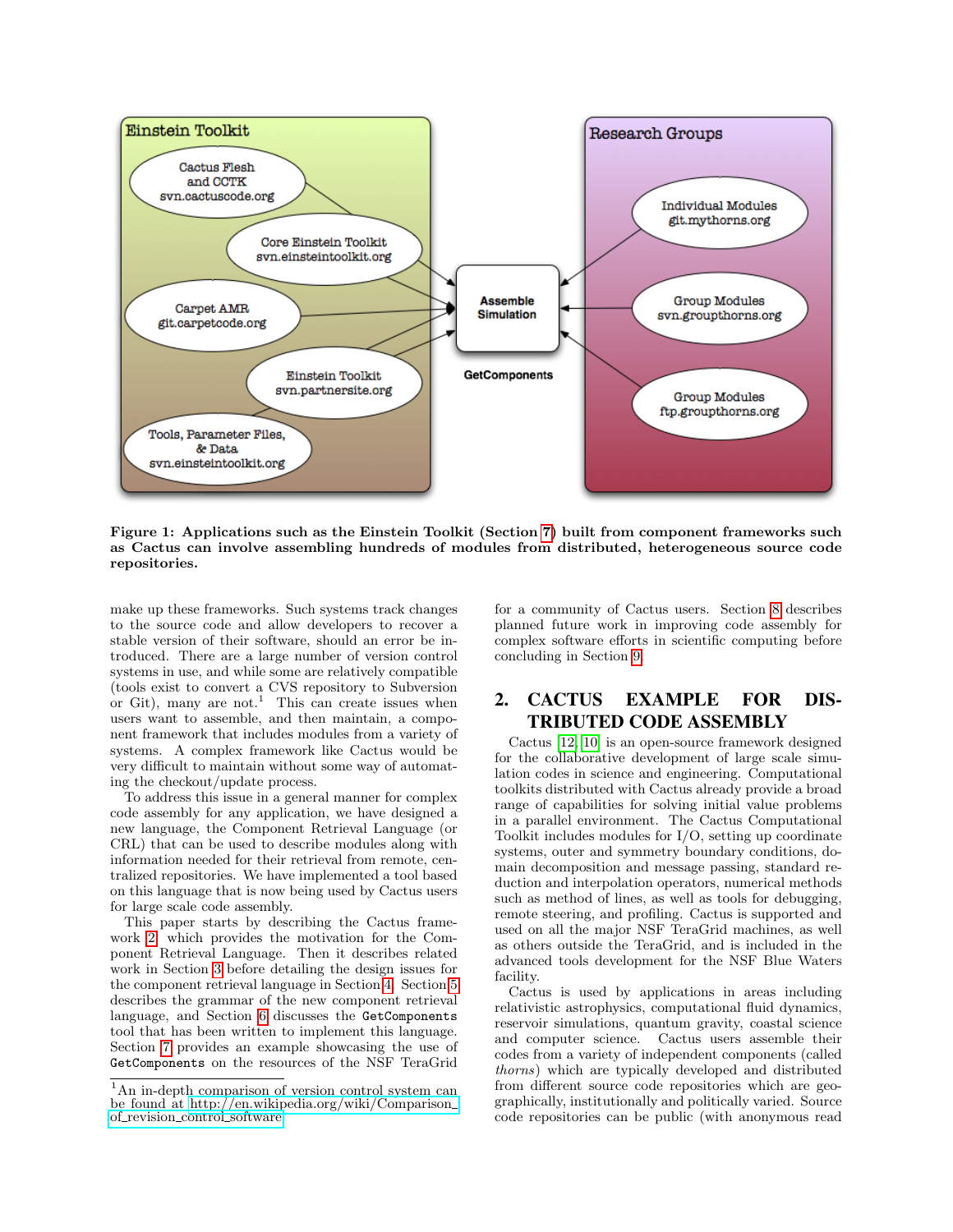access), private (with authentication by user or group); they are of different types (e.g. CVS, SVN, darcs, git, Mercurial); and the location of thorns within a repository varies. Cactus simulations, for example in the field of numerical relativity, can involve some 200 thorns from some ten different repository servers around the world.

In addition, Cactus users typically use other tools or utilities that are not part of the actual simulation code, such as the Simulation Factory [\[1\]](#page-7-2) for building and deploying, or visualization clients and shared parameter files.

#### <span id="page-2-0"></span>3. RELATED WORK

Cactus already included a tool for assembling codes from thorns; GetCactus that was released in 1999 with the first general release of Cactus and addressed several of the issues alluded to in the introduction. GetCactus was written specifically to check out Cactus thorns, with a rudimentary syntax [\[2\]](#page-7-3) that built on the existing concept of a Cactus thorn list. When GetCactus was designed and implemented, in addition to being specific for Cactus, it only supported the use of CVS repositories. One issue that has become more serious as thorn lists have become longer is the difficulty in distributing thorn lists to others, since editing of the thorn list is required to change authentication details that are user specific.

A rudimentary syntax for code assembly is also provided by the NMI Build and Test Lab [\[3\]](#page-7-4) that provides infrastructure for automated downloading, building, and testing of complex applications and software infrastructures on a set of commonly used architectures. NMI provides access to actual hardware on which the test is run, focuses on reproducible results by providing welldefined test systems, and offers a web-based user interface to browse and examine test results. To download codes for testing, NMI supports CVS and SVN repositories directly, but only simple scenarios are supported, and each component's location has to be described in a separate file. In addition, NMI supports a generic fetch stage where a user-defined script can execute arbitrary code to download components. To build and test Cactus at NMI, we first download GetComponents and a thorn list via SVN, and then run GetComponents to retrieve Cactus and the desired components.

ETICS (eInfrastructure for Testing, Integration and Configuration of Software) and its successor ETICS 2 are similar to NMI. They focus on dependencies between packages, testing, and reproducibility and certification of results. That is, the emphasis is on testing a snapshot of project in very well defined environment (e.g. "test on MacOS X 10.4 with a 32-bit PowerPC processor, kernel version 8.8.0, and using gcc 4.0.1"). This addresses the needs of integrators and managers, who can assume that a project is releasing software in a shrink-wrapped manner. GetComponents, on the other hand, addresses the needs of software developers that need to handle and assemble components long before the shrink-wrap stage of a project has been reached. (In fact, in a research environment, software is often never publicly released since the potential user base is too small; instead, it is only informally shared among colleagues.)

 $BuildBot$  [\[4\]](#page-7-5) is a Python-based system to automate building and testing. It is much simpler than NMI or ETICS, and consists only of software that the user installs, without providing actual testing hardware. Being Python based, software is checked out via commands in a Python script. BuildBot provides some abstraction to access CVS, SVN, etc. repositories, but the download process is described in a procedural manner as sequence of commands, not in a descriptive manner. This means that the information that has been specified to download the software is "hidden" in the Python script and is not accessible to other tools.

Debian, Red Hat, SUSE etc. are Linux distributions where a complete installation consists of a set of *pack*ages. These packages are available in a specific format (e.g. deb, rpm) which contains their source code (or binary code) as well as metadata describing e.g. package dependencies and installation procedures. Usually, these packages are available from a single, centralized source (e.g. the distributor itself), and they thus do not need to address the issues that GetComponents addresses.

Ubiqis uses a naming system where components are completely identified (including their location and version) by means of a uniquely constructed package name [\[9\]](#page-7-6). References to this package can be automatically detected and downloaded in response to file system access using FUSE [\[5\]](#page-7-7). In principle, this means that versioning information can automatically be sorted out for any component distribution. In cases where dependencies are not automatic, it makes it possible to search the community component space in a convenient way. However, it requires that its referents be immutable, and it downloads packages from the web instead of communicating with source code control systems. While it addresses somewhat different issues than the current work, there is synergy and the possibility exists to make use of some Ubiqis or some variant of it in the future.

## <span id="page-2-1"></span>4. DESIGN ISSUES

Based on our experiences with the Cactus Framework and its different user communities, we identified the following needs for the component retrieval language:

- Easy distribution of component lists. The component lists (or CRL files) should be able to be constructed such that they can be distributed and used without editing. For Cactus users, this had been a growing issue with the GetCactus format where each entry in files would typically need to be edited to change the username for each repository. The ability to easily distribute and pass on Cactus thorn lists is a crucial step in simplifying Cactus for new users.
- Support for both anonymous and authenticated retrieval of components. Authenticated checkout of components is important for developers that will be committing changes back to a software repository, or for software that is restricted in access. Such a capability is important for the Cactus community where many users are also developing components. Authentication is handled differently by different versioning systems (for example, CVS requires an "anonymous username/password" for users to perform an anonymous checkout, whereas Subversion and Git do not), further users can have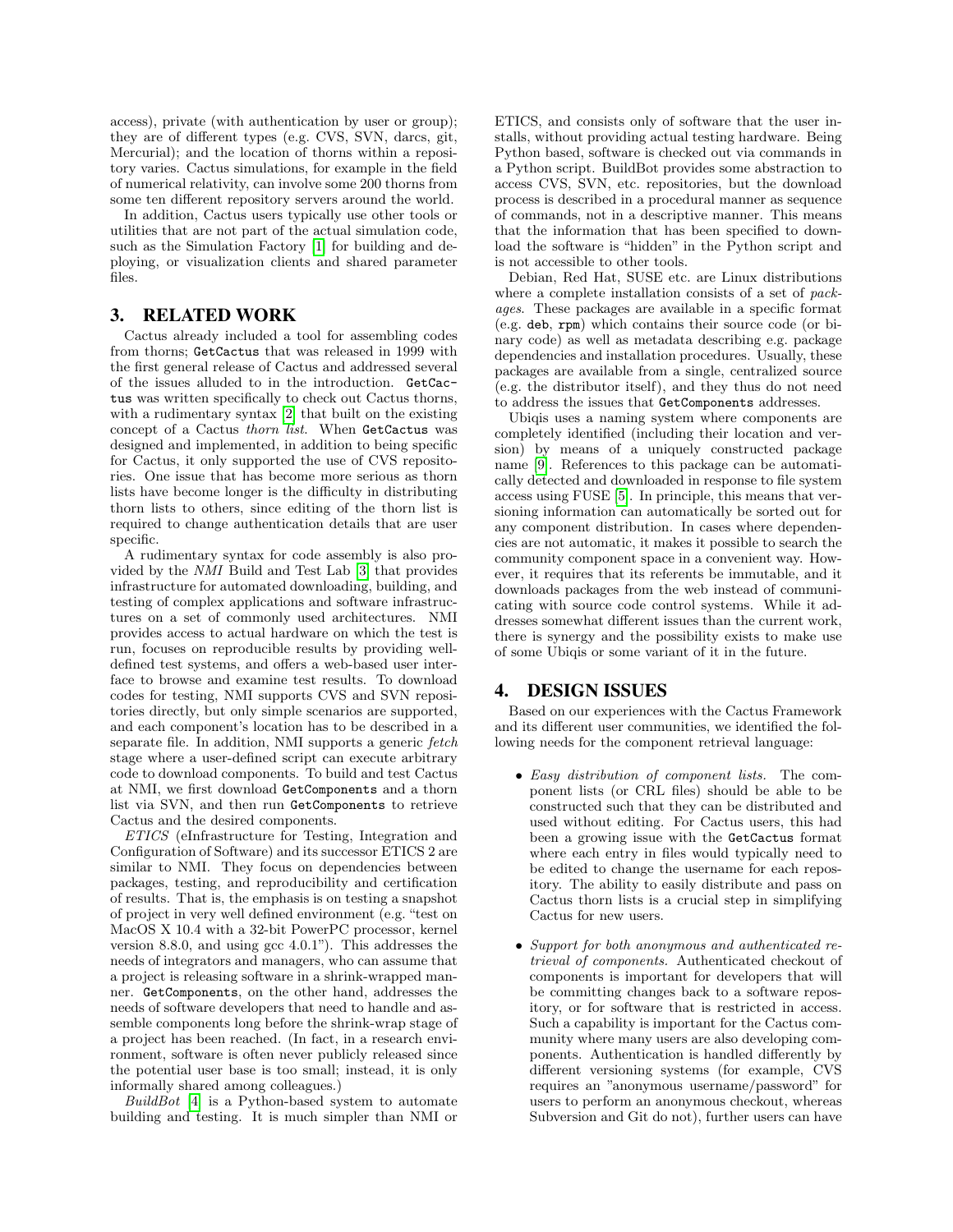| <b>CRL</b> Directive   Description |                                                                                              |
|------------------------------------|----------------------------------------------------------------------------------------------|
| CRL_VERSION                        | Currently 1.0. Also indicates that<br>the file is in CRL format, so it must                  |
|                                    | be the first non-comment line in<br>each component list.                                     |
| DEFTNE.                            | User-defined terms that will be re-<br>flected throughout the rest of the<br>component list. |

<span id="page-3-2"></span>Table 1: CRL directives (outside component block)

different authentications for different systems (e.g. different usernames and passwords).

• Support for different repository and distribution types: Cactus thorns across the community are currently distributed from CVS, Subversion (SVN) and git source code repositories, with Mercurial being a likely choice in the future. Other common distribution mechanisms for software components include Darcs and simple HTTP/FTP downloads.

In addition to supporting these features of the CRL, the implemented tool should:

- Support updating components: Source code repositories using CVS, SVN, etc, support updating of software, making it possible for developers to merge changes from others with their own code changes. The retrieval tool should handle updates in a manner suitable for developers.
- Handle multiple component lists: This allows a community to share a common component list, which can be extended via additional component lists for a research group and/or individual.
- Handle distributed version control systems: The nature of distributed systems such as git or mercurial require that one 'clone' an entire repository instead of retrieving individual components. This is inconvenient when trying assemble complex software frameworks that only require a few components from a distributed repository. The retrieval tool should be able to process an entire repository while presenting only the components that have been requested by the user.

# <span id="page-3-0"></span>5. THE COMPONENT RETRIEVAL LANGUAGE

This section provides a formal description of the Component Retrieval Language (CRL). In designing the CRL we did not seek to replicate all possible features of existing version control systems, but to encapsulate the functionality required by our considered use cases and allow for future extensibility. Further, a careful distinction was kept between the underlying language and implementation specific details in the GetComponents tool.

The resulting Component Retrieval Language has eleven different directives which are described in Tables [1](#page-3-2) and [2.](#page-3-3) Files written using the CRL are structured with a header section that defines the version of

<span id="page-3-3"></span>Table 2: CRL directives (inside component block)

| <b>CRL</b> Directive | Description                           |
|----------------------|---------------------------------------|
| <b>TARGET</b>        | Placing of component relative to      |
|                      | the current directory.                |
| <b>TYPE</b>          | Tool used to checkout the compo-      |
|                      | nent.                                 |
| URL.                 | Repository location.                  |
| <b>AUTH_URL</b>      | Repository location for authenti-     |
|                      | cated access. Only needs to be set if |
|                      | the URL for authenticated access is   |
|                      | different from the URL for anony-     |
|                      | mous access.                          |
| ANON_USER            | Username associated<br>with<br>an     |
|                      | anonymous checkout.                   |
| ANON_PASS            | Password associated with an anony-    |
|                      | mous checkout. ! ANON_PASS must       |
|                      | be set if !ANON_USER is.              |
| REPO_PATH            | Prefix for retrieving components      |
|                      | from a git or mercurial repository,   |
|                      | when a directory structure different  |
|                      | than that provided by the reposi-     |
|                      | tory is needed.                       |
| CHECKOUT             | Components to be retrieved from       |
|                      | a repository. Multiple components     |
|                      | are separated by one or more new-     |
|                      | lines.                                |
| <b>NAME</b>          | Alternate name for checkout direc-    |
|                      | tory if required.                     |

the CRL in the file, which serves the dual purpose of identifying the file as a CRL list, and providing a way to determine compatibility with future updates of the language. It also sets up user defined variables that can simplify maintaining a long component list. Following the header section, the rest of the file consists of component blocks, with each block of components having a common repository description.

The Component Retrieval Language also has an associated grammar written in Bison [\[6\]](#page-7-8) (a variant of the Backus-Naur Form (BNF)), which is shown in Figure [2.](#page-4-1) While the grammar is fairly simple, it is nonetheless useful to provide a formal specification. This provides assurance that the grammar is unambiguous, and provides a complete and succinct (albeit somewhat mathematical) form of documentation for the syntax.

# <span id="page-3-1"></span>6. GETCOMPONENTS: A CRL IMPLE-MENTATION

This section describes a Perl script, called GetComponents, which was developed to process CRL files and retrieve the indicated components. Perl was chosen because it is quick, lightweight, and it has a very powerful regular expression engine to parse the component lists. GetComponents can currently retrieve components from CVS, Subversion, Git, Darcs and Mercurial repositories, as well as via http and ftp downloads. It provides multiple command line options as seen in Table [3,](#page-5-1) including anonymous mode, automatic updates, two levels of verbosity, and overriding the root directory for the components. Anonymous mode will force all checkouts to use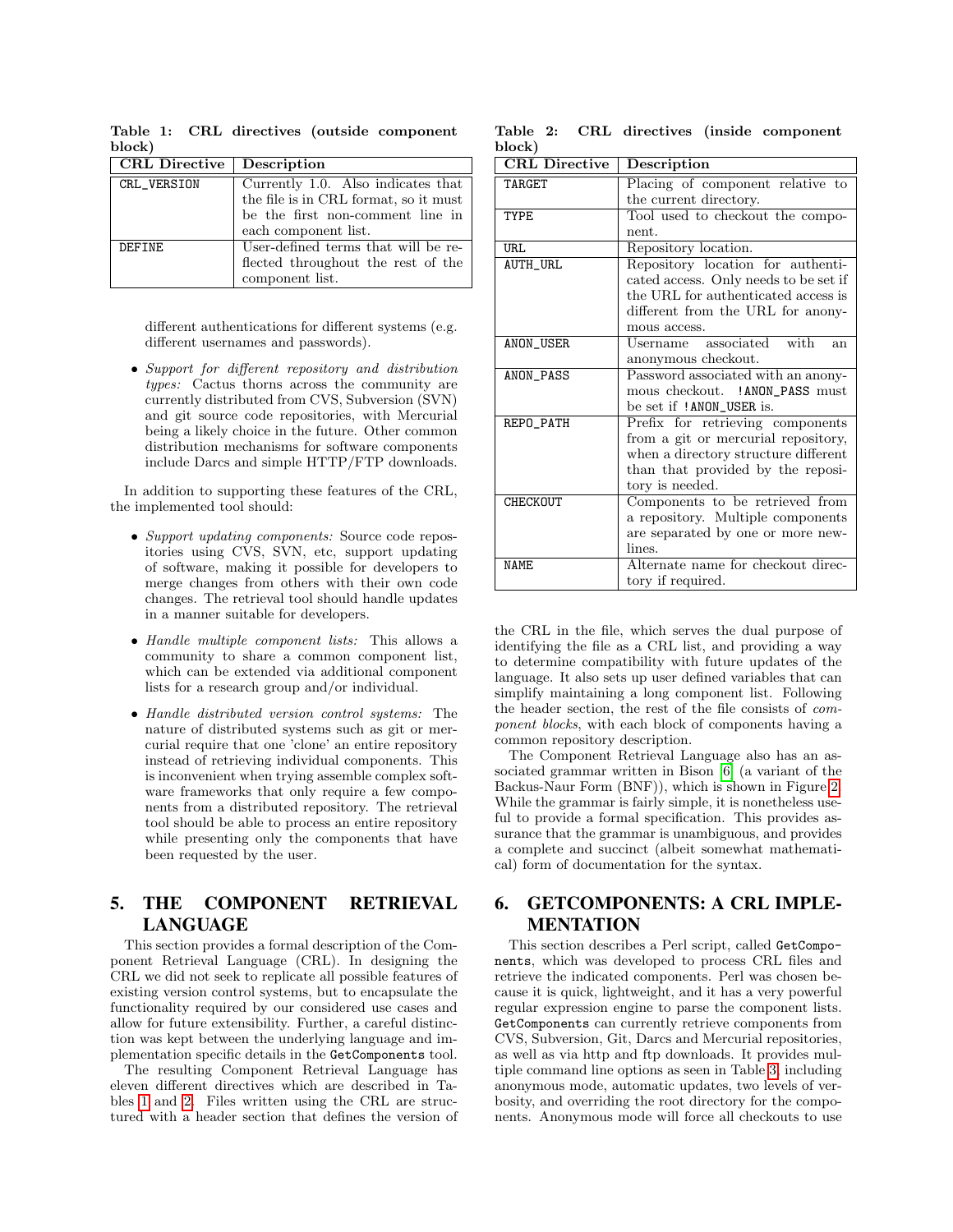```
# NAME is an alphanumeric or '.' character
DOCUMENT : DIRECTIVES ;
DIRECTIVE : DEFINE NAME '=' PATH EOL
            | CHECKOUT '=' COMPONENTLIST EOL
           | CHECKOUT '=' EOL COMPONENTLIST EOL
           | REPO_LOC '=' LOC EOL
           | AUTH_LOC '=' LOC EOL
           | PATH_DIRECTIVE '=' PATH EOL
               # !REPO_PATH, !CHECKOUT, !TARGET,
               # !ANON_PASS, !NAME
           | NAME_DIRECTIVE '=' NAME EOL
               # !CRL_VERSION, !AUTH_USER,
               # !ANON_USER, !TYPE
           ;
DIRECTIVES : DIRECTIVE
            | DIRECTIVES DIRECTIVE
            ;
LOC : PSERVER PATH # CVS repository<br>| NAME ':''/'''/' PATH # Git/SVN repository
    | NAME ': ' ' ' ' ' ' ' ' ' PATH
    | NAME '0' NAME ':' PATH # Git repository
    ;
PATH : NAME
     | '/' NAME
     | PATH '/' NAME
     ;
COMPONENTLIST : PATH
               | COMPONENTLIST EOL PATH ;
```
Figure 2: Grammar for the CRL in Bison format

anonymous methods. The auto-update option will bypass the user prompt and update any components that have been previously checked out, this allows GetComponents to be safely called by another program as a background process.

Authentication and updates are handled by the underlying version control tools, with GetComponents providing a uniform layer between the user and the underlying tools. Figure [3](#page-6-1) shows the general authentication process used by GetComponents, which is called once for each component block, unless anonymous mode has been selected. It first checks for !AUTH\_URL, which specifies authenticated access to the repository. It then attempts to match the AUTH\_URL to the GetComponents users file (located by default in \$HOME/.crl/users). If a match is found, GetComponents will use the associated username and then proceed to processing the next component block. If no match is found, GetComponents will prompt the user for their username, and attempt to login to the repository using the appropriate command (eg. cvs login), after which it will save the username and URL in the users file. This has the security benefit of keeping passwords visible only to the actual retrieval tools. The user may also specify a '-' at this prompt to indicate they wish to perform an anonymous checkout for all components in the block. GetComponents will store this as well in the users file, so the user is not forced to specify anonymous access repeatedly. If the user mistakenly entered the wrong username, or wishes to change access methods, they may specify the -resetauthentication option, which will delete the users file and allow the user to reenter their usernames.

If errors occur during the checkout process, GetComponents stores the name of the component that caused the error, and prints out a list of all components that had errors before exiting. In addition any error will be logged, including the exact command that was called, and the error that was returned by the checkout tool. GetComponents will also time the entire checkout/update process and print the total time elapsed before exiting.

Multiple component lists may be specified together, in which case GetComponents will concatenate the lists and process them as one. The component list may also be specified as an URL, which GetComponents will download and then process normally. This further simplifies the code assembly process, as the user must only download GetComponents to initiate the assembly. In addition, the anonymous checkout process is shortened by performing a shallow checkout of git repositories. As a distributed versioning system, cloning a git repository requires one to clone the entire repository, along with the full history of the repository. Over time, this history accumulates, and can consume a large amount of disk space. A shallow checkout of a git repository only clones the most recent changeset, thereby reducing (sometimes greatly) the size of the resulting local copy, for example the Carpet repository can be reduced from 115MB to 76MB by performing a shallow checkout.

GetComponents was written to be very modular, and it can easily be extended to include other versioning tools. All of the tools are handled by their own subroutine, and are pointed to by a single hash, which GetComponents compares with the !TYPE directive in each component. To add new functionality, one would only have to write a subroutine for the new tool, and add an entry to the checkout\_types hash.

# <span id="page-4-0"></span>7. EXAMPLE: EINSTEIN TOOLKIT

The Einstein Toolkit [\[7\]](#page-7-9) is a collection of software components and tools for simulating and analyzing general relativistic astrophysical systems. Such systems include gravitational wave space-times, collisions of compact objects such as black holes or neutron stars, accretion onto compact objects, supernovae core collapse and gamma-ray bursts. Different research teams typically use the Einstein Toolkit as the basis of their group codes where they supplement the toolkit with additional modules for initial data, evolution, analysis etc.

The Einstein Toolkit uses a distributed development model where its software modules are either developed, distributed and supported by the core maintainers team, or by individual groups. Where modules are provided by external groups, the Einstein Toolkit maintainers provide quality control for modules for inclusion in the toolkit and coordinate support and releases. While the core of the toolkit is a set of Cactus thorns (distributed from different repositories), the toolkit also contains example parameter files, documentation, and tools for visualization, debugging, and simulation deployment.

The component list (einsteintoolkit.th<sup>2</sup>) for the Einstein Toolkit uses the CRL for distribution of its currently 130 different software components. All the components of the Einstein Toolkit are available by anony-

 $^2$ https://svn.einsteintoolkit.org/manifest/einsteintoolkit.th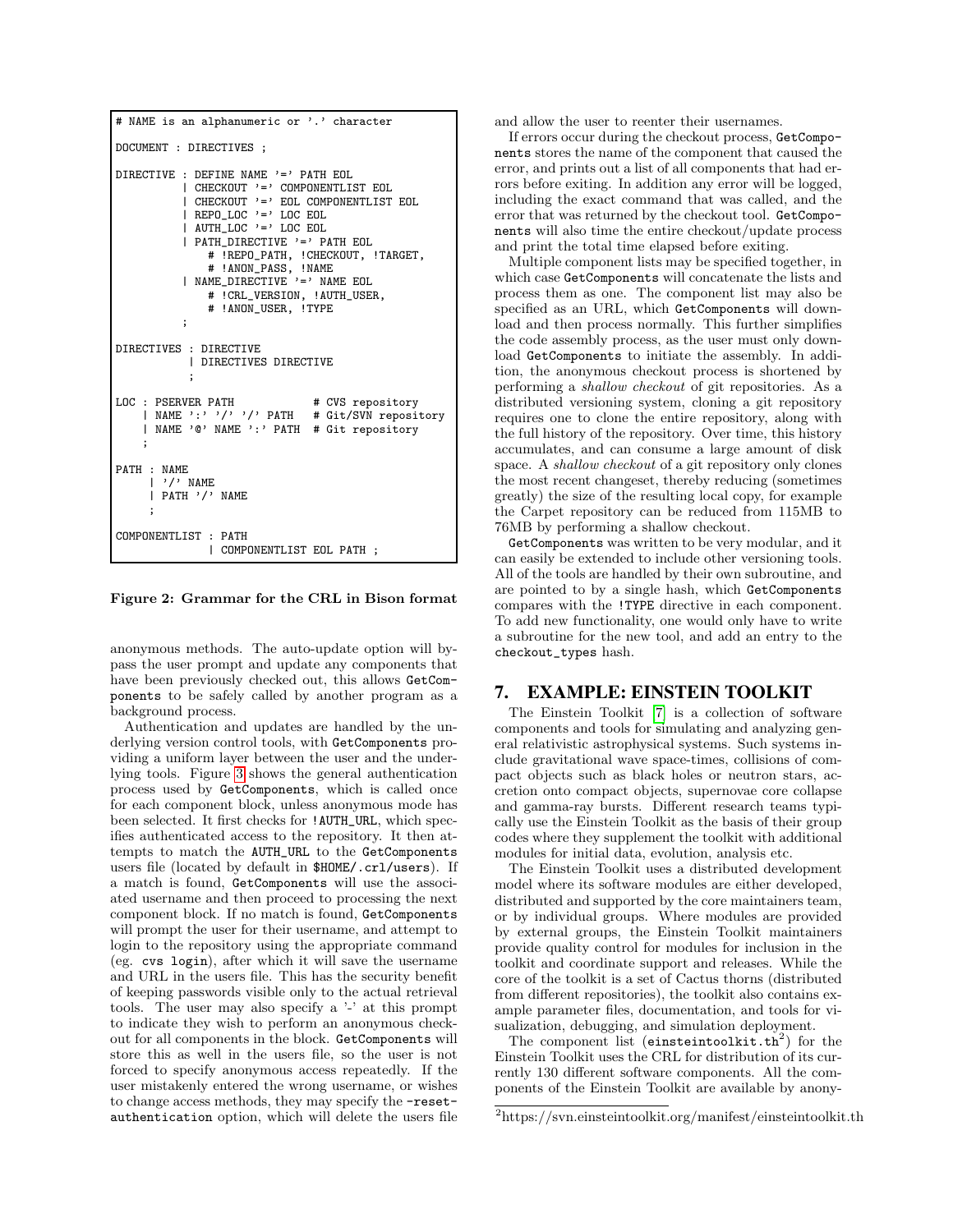<span id="page-5-1"></span>

| Command-line Option   | <b>Description</b>                                                                |
|-----------------------|-----------------------------------------------------------------------------------|
| $-$ help              | Print a brief help message and exit.                                              |
| $-man$                | Print the full man page and exit.                                                 |
| $-$ verbose           | Print all system commands as they are executed by script. A second level of ver-  |
|                       | bosity, declared by -v -v, will also display the output from the system commands. |
| -debug                | Print a list of components that will be checked out or updated, along with the    |
|                       | total number of components in the list.                                           |
| -anonymous            | Override any stored login credentials and use anonymous checkouts for all com-    |
|                       | ponents.                                                                          |
| $-update$             | Override the update prompt and process all updates.                               |
| $-root$               | Override the root directory in the component list. This allows checking out into  |
|                       | an arbitrary directory.                                                           |
| -reset-authentication | Delete any CRL authentication files before processing the component list.         |

Table 3: The command-line options for GetComponents.

mous authentication as well as private authentication for the toolkit developers.

The toolkit currently is distributed using SVN (Cactus Computational Toolkit, core Einstein Toolkit, parameter files, Simulation Factory), git (Carpet AMR driver), and CVS (components at CCT). A sample from the CRL file for the Einstein Toolkit is shown in Figure [4.](#page-5-2)

The GetComponents tool was tested using the Einstein Toolkit component on the resources of the NSF TeraGrid and the built-in timing mechanism was used to illustrate the time needed for both checking out and updating the full list of components (Figure [5\)](#page-7-10). While the testing was mostly successful, there were some issues. Notably, the Frost supercomputer at NCAR was using an outdated default version of Subversion, which was unable to process components using http or https protocols<sup>3</sup>. It was also difficult to establish a reliable connection to one of the CVS servers at CCT, so the tests did not include the two components from this repository, and they will likely be moved to Subversion in the near future.

# <span id="page-5-0"></span>8. FUTURE WORK

As illustrated in the results in Figure [5](#page-7-10) assembling the Einstein Toolkit requires over 9 minutes on average. The time required for this could be reduced by introducing the concurrent checkout of different components.

The CRL and GetComponents support the checkout and update of components. Source code versioning systems support many other options, including commits, tagging, and updates by date, version or tag. All of these features could be supported by extending the language to support distributed software development. For example, in the Einstein Toolkit consortium it could be helpful to remotely tag all the involved source code in releases of the Einstein Toolkit. One option that is currently being added is the ability to checkout or update the source code to a given date, to allow developers to more easily isolate the time and location at which a bug was introduced into the code base. With such a feature in GetComponents a wrapper script could call GetComponents and run a regression suite repeatedly, to determine when software errors were introduced.

Including provenance information is becoming a press-

<span id="page-5-2"></span>

| $ CRL_VERSION = 1.0$                                  |  |  |
|-------------------------------------------------------|--|--|
| !DEFINE ROOT = Cactus                                 |  |  |
| !DEFINE ARR = \$ROOT/arrangements                     |  |  |
|                                                       |  |  |
| # Cactus thorns                                       |  |  |
| $\texttt{!TARGE} = \texttt{\$ARR}$                    |  |  |
| ! TYPE<br>$=$ svn<br>$!$ $AUTH_URL =$                 |  |  |
| https://svn.cactuscode.org/arrangements/\$1/\$2/trunk |  |  |
| !URL                                                  |  |  |
| http://svn.cactuscode.org/arrangements/\$1/\$2/trunk  |  |  |
| $?$ CHECKOUT =                                        |  |  |
| CactusArchive/ADM                                     |  |  |
| CactusBase/Boundary                                   |  |  |
| CactusBase/CartGrid3D                                 |  |  |
| CactusBase/CoordBase                                  |  |  |
| CactusBase/Fortran                                    |  |  |
| CactusBase/IOASCII                                    |  |  |
| CactusBase/IOBasic<br>CactusBase/IOUtil               |  |  |
| CactusBase/InitBase                                   |  |  |
| CactusBase/LocalInterp                                |  |  |
| CactusBase/LocalReduce                                |  |  |
| CactusBase/SymBase                                    |  |  |
| CactusBase/Time                                       |  |  |
|                                                       |  |  |
| # McLachlan, the spacetime code                       |  |  |
| $=$ \$ARR<br>! TARGET                                 |  |  |
| ! TYPE<br>$=$ git                                     |  |  |
| !URL<br>git://carpetcode.dyndns.org/McLachlan         |  |  |
| $!$ $AUTH_URL =$                                      |  |  |
| carpetgit@carpetcode.dyndns.org:McLachlan             |  |  |
| !REPO_PATH= \$2                                       |  |  |
| $?$ CHECKOUT =                                        |  |  |
| McLachlan/ML_BSSN                                     |  |  |
| McLachlan/ML_BSSN_Helper                              |  |  |
| McLachlan/ML_BSSN_02                                  |  |  |
| McLachlan/ML_BSSN_02_Helper                           |  |  |
| McLachlan/ML_ADMConstraints                           |  |  |
| McLachlan/ML_ADMQuantities                            |  |  |

Figure 4: Part of the CRL component list for the Einstein Toolkit.

<sup>3</sup>The version of Subversion on Frost was updated to a working version just before submission of this paper.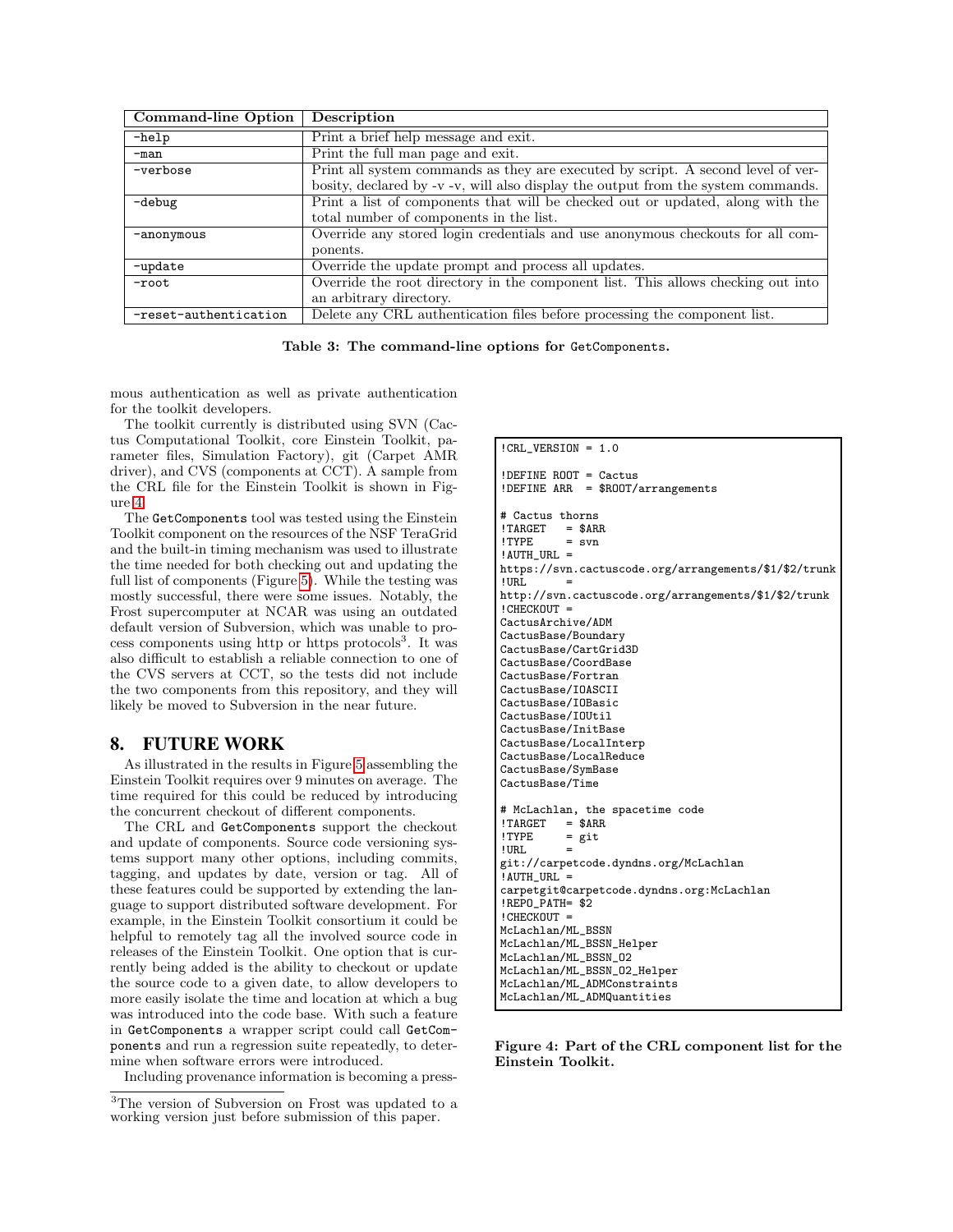<span id="page-6-1"></span>

Figure 3: Process for authentication implemented in the GetComponents tool. Authentication is defined on component blocks. Shaded areas indicate user interaction.

ing challenge for scientific simulations. It is important that the code that produced published results can be easily reconstructed and rerun to reproduce or further analyze data. Currently, the Cactus Computational Toolkit contains a module, Formaline, which saves a copy of the complete simulation source code with the output data of a simulation. GetComponents could be extended to complement this by outputting a CRL file from a checkout that includes the information needed to recreate that checkout (depending on the particular system, this could for example be a version number or date associated with each component block or component).

One issue that the CRL language and GetComponents do not address is how to construct a CRL file to solve a particular scientific problem. A future step will be to develop and implement a description language that describes the capability of components in such a way that users can query for components with a particular functionality. Further, the language should also be capable of describing dependencies between components.

One possibility for identifying dependencies between components would be the use of an !INCLUDE directive, which would function similarly to the equivalent C directive. This extra directive would allow users to create an individual component list for each project, and use !INCLUDE to create a more logical structure for the framework, as opposed to listing every component in one large file or forcing users to always specify multiple files.

## <span id="page-6-0"></span>9. CONCLUSIONS

This paper presented a language (CRL) that fully describes distribution mechanisms for software components for scientific codes. The GetComponents tool that implements the CRL supports multiple source code versioning systems and other access methods, has the ability to checkout and update components and allows users to distribute and share component lists.

The open source GetComponents tool should be of interest to collaborative teams of researchers with complex code bases using the NSF TeraGrid and other resources. GetComponents is now in production use with the Cactus Framework and the Einstein Toolkit.